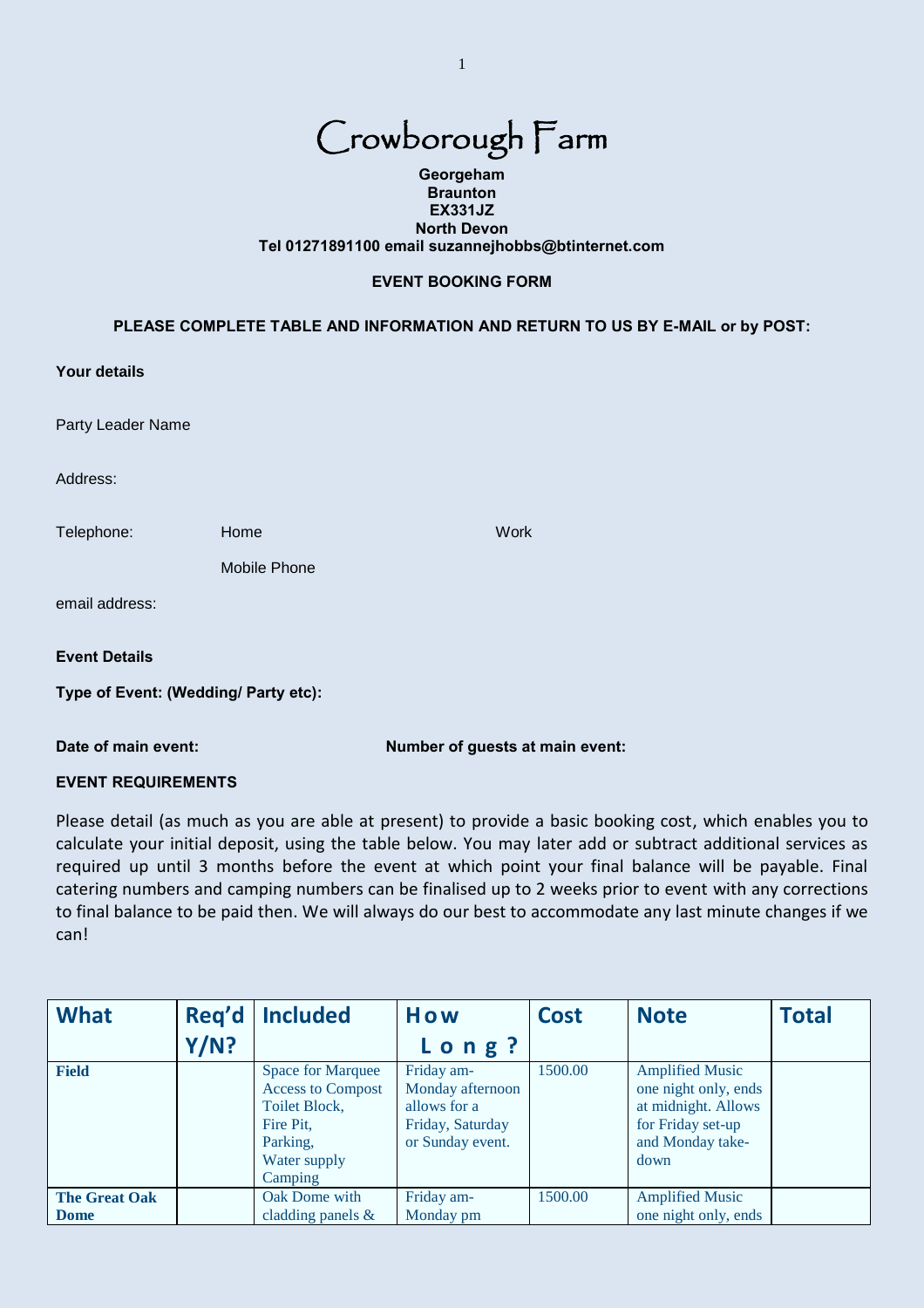|                                                             | stage, water point,<br>parking, access to<br>compost toilet<br>block                                                                                                                                                              |                                                         |                                         | at midnight. Allows<br>for Friday set-up<br>and Monday take-<br>down                                                             |    |
|-------------------------------------------------------------|-----------------------------------------------------------------------------------------------------------------------------------------------------------------------------------------------------------------------------------|---------------------------------------------------------|-----------------------------------------|----------------------------------------------------------------------------------------------------------------------------------|----|
| <b>Barns &amp; Yard</b>                                     | Lower Barns,<br>Stage, Yard, Power<br>Supply from Mains,<br><b>Basic Space</b><br>Lighting<br>Parking.                                                                                                                            | Friday am-<br>Monday 10 am                              | 1500.00                                 | <b>Amplified Music</b><br>One night only.<br>Ends in Yard at<br>midnight. Allows<br>for Friday set-up<br>and Monday take<br>down |    |
| <b>Upper barn</b>                                           | To extend lower<br><b>barns</b>                                                                                                                                                                                                   | Friday am-<br>Monday am                                 | 500.00                                  | As above                                                                                                                         |    |
| <b>Quarry</b>                                               | Space only<br>including Stage,<br>Tree house, Water<br>supply, access to<br>compost toilet<br>block                                                                                                                               | Friday am-<br>Monday afternoon                          | 1500.00                                 | <b>Amplified Music</b><br>one night only, ends<br>at midnight. Allows<br>for Friday set-up<br>and Monday take-<br>down           |    |
| <b>Sail Cover to</b><br><b>Quarry or set up</b><br>in field | Erect & Dismantle                                                                                                                                                                                                                 | Per Event                                               | 1500.00                                 | Can be added to<br>double size of<br>Dome                                                                                        |    |
| <b>Extra Portable</b><br><b>Toilets</b><br>(compost)        | Double Unit Mobile<br><b>Compost Toilets for</b><br>guests                                                                                                                                                                        | Per Event                                               | 300.00                                  | <b>Required for Events</b><br>in the Barns and top<br>fields                                                                     |    |
| <b>Extra Portable</b><br><b>Toilets (Luxury)</b>            | Double Unit plus                                                                                                                                                                                                                  | Per event                                               | 400.00                                  | <b>Required for Events</b><br>in the Barns and top<br>fields                                                                     |    |
| <b>Coir Matting</b><br>flooring                             | Smart natural fibre<br>flooring                                                                                                                                                                                                   | Per space                                               | 400.00                                  | Recommended for<br>grass floored spaces                                                                                          |    |
| <b>Power Supply to</b><br><b>Quarry or</b><br><b>Dome</b>   | 220V sockets<br>supplied by 15Kva<br>generator, fuel<br>included.                                                                                                                                                                 | Per Event                                               | 300.00                                  | Includes single<br>phase sockets to<br>event space                                                                               |    |
| <b>In House PA</b><br><b>System</b>                         | Supply & Set-up<br>Speakers, mixer &<br>Amps for DJ/<br>Speeches/Ipod<br>Plugin                                                                                                                                                   | Per Event                                               | From 250.00                             | <b>Basic kit is</b><br>sufficient for DJs<br>for any of our<br>spaces. Bands will<br>need to supply own<br>kit                   |    |
| <b>Performance</b><br><b>Lighting Service</b>               | Performance<br>lighting to enhance<br>the mood or theme<br>of your event. In<br>house kit includes<br>lasers, strobe,<br>coloured disco<br>lights, scanner,<br>smoke machine &<br>UV blacklights,<br>fairylights & disco<br>balls | Per Area per<br>event (Quarry,<br>Marquee or<br>Barns), | From 250.00                             | <b>Additional effects</b><br>are available. Prices<br>depend on client<br>requirements                                           |    |
| <b>Accommodation</b><br>in Cottage                          | Sleeps up to 6 in<br>comfortable holiday<br>cottage                                                                                                                                                                               | Friday 4 pm-<br>Monday 10am                             | From £800                               | Longer stay<br>available by request                                                                                              |    |
| <b>Accommodation</b><br>in Farmhouse                        | Sleeps up to 14 in<br>Lovely& spacious<br>Farmhouse                                                                                                                                                                               | Friday 4 pm-<br>Monday 10am                             | From<br>2500.00                         | Required if booking<br>during holiday<br>season. Longer stay<br>available by request                                             |    |
| <b>Camping</b>                                              | Tent /Campervan<br>space, cold water<br>supply, Compost<br>toilets                                                                                                                                                                | Per event                                               | Free for 3<br>nights of<br>field rental | Max 150 camping.                                                                                                                 | 7. |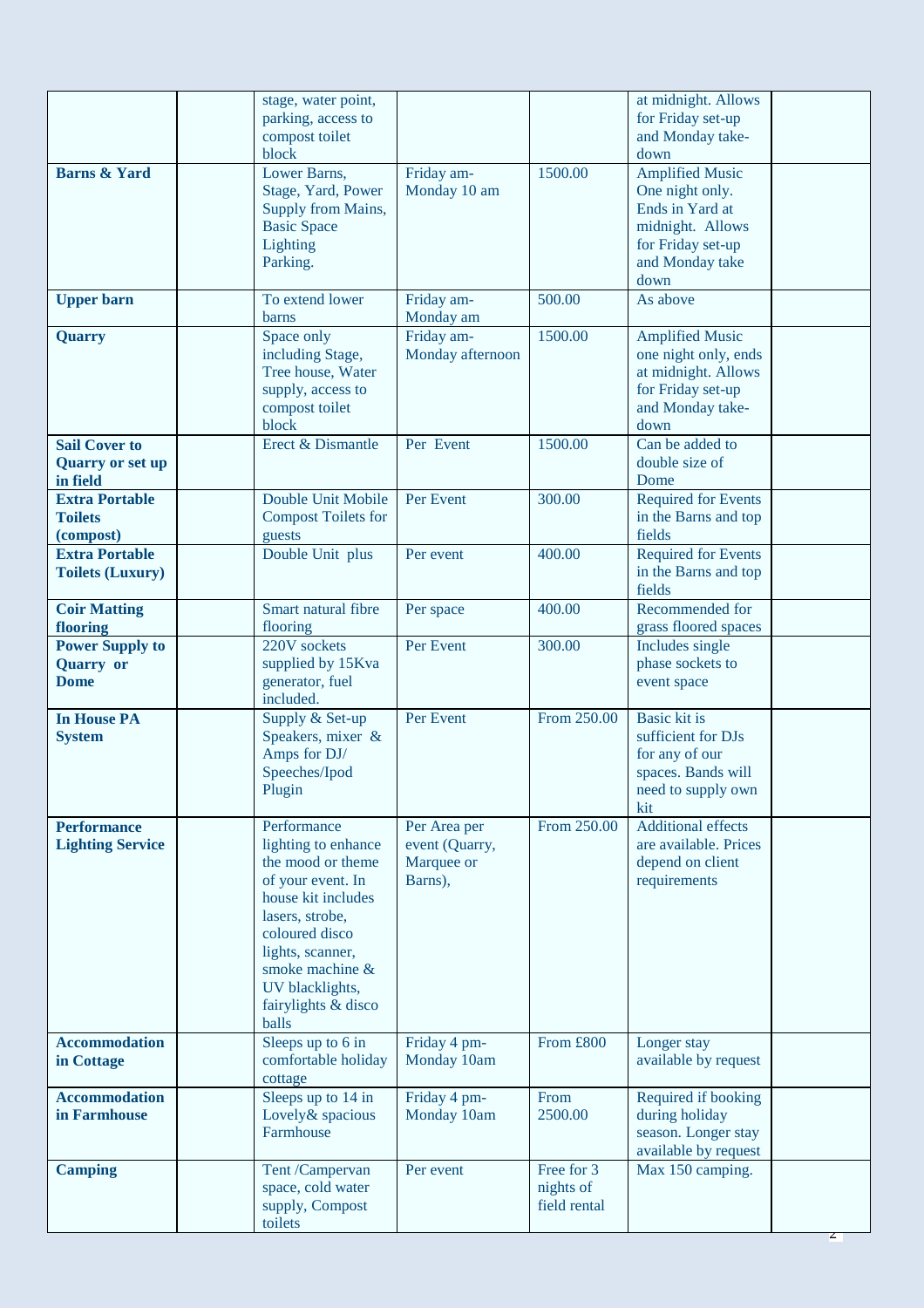| <b>Tables</b>           | Solid wooden                              | Per event | £24 per table | Seat 10 per table (8) |
|-------------------------|-------------------------------------------|-----------|---------------|-----------------------|
|                         | trestle tables                            |           |               | if ends are not used) |
|                         |                                           |           |               | or use tables for     |
|                         |                                           |           |               | presentation,         |
|                         |                                           |           |               | catering etc.         |
| <b>Benches</b>          | Solid Wooden                              | Per event | £3per head    | To match tables       |
|                         | benches                                   |           |               |                       |
| <b>Chairs</b>           | <b>Folding Wooden</b>                     | Per event | £3.20 per     | Available in White    |
|                         | Chairs                                    |           | head          | or Beechwood          |
| <b>Straw Bales</b>      | <b>Bales</b>                              | Per Event | £3 per bale   | Seat 2 per bale at    |
|                         |                                           |           |               | tables or for use as  |
|                         |                                           |           |               | seating elsewhere     |
| <b>Bale Sofa</b>        | Large outdoor sofa                        | Per event | From £24      | Expandable size       |
| <b>Cushions for</b>     | <b>Padded Calico</b>                      | Per event | .50p per      | Seats 2 per cushion   |
| <b>bales</b>            | Cushions                                  |           | head          | to fit bales          |
| <b>Bunting,</b>         | As required- a                            |           | <b>POA</b>    |                       |
| decoration,             | range of options                          |           |               |                       |
| <b>Backdrops</b>        | available                                 |           |               |                       |
| <b>Outdoor Fairy</b>    |                                           |           |               |                       |
| <b>Lights</b>           |                                           |           |               |                       |
| <b>Bands/DJs</b>        | From basic disco to                       |           | <b>POA</b>    |                       |
|                         | House & Trance                            |           |               |                       |
|                         | DJs, Bands of all                         |           |               |                       |
|                         | genres from folk to                       |           |               |                       |
|                         | punk and back. We<br>are well connected   |           |               |                       |
|                         |                                           |           |               |                       |
|                         | with some of the<br>finest artists in the |           |               |                       |
|                         | South West.                               |           |               |                       |
| <b>Catering Service</b> | A range of catering                       |           | £15-55 per    |                       |
|                         | options from                              |           | head POA      |                       |
|                         | barbeque/hog roast                        |           |               |                       |
|                         | to 5 course menu                          |           |               |                       |
| <b>Catering</b>         | Mobile commercial                         |           | <b>POA</b>    | Price depends on      |
| <b>Kitchen</b>          | catering kitchen                          |           |               | client requirements   |
| <b>Bar</b>              | <b>Custom Wooden</b>                      | Per event | £250          |                       |
|                         | Bar suitable for any                      |           |               |                       |
|                         | event                                     |           |               |                       |
| <b>Waiter/ess and</b>   | <b>Staff for waiting</b>                  |           | £8 per staff  |                       |
| ushering service        | tables, serving, and                      |           | member per    |                       |
|                         | assisting with                            |           | hour          |                       |
|                         | parking, coats,                           |           |               |                       |
|                         | ushering etc.                             |           |               |                       |
| <b>Bar tender/</b>      | Skilled staff                             |           | £12.50 per    |                       |
| front of house/         |                                           |           | staff         |                       |
| heat waitress           |                                           |           | member per    |                       |
|                         |                                           |           | hour          |                       |
| <b>Wedding co-</b>      | Planning and                              | Per event | £250 per day  |                       |
| ordinator/staff         | supervisory role for                      |           |               |                       |
| manager                 | your event from                           |           |               |                       |
|                         | one of our creative                       |           |               |                       |
|                         | onsite management                         |           |               |                       |
| <b>Glasses</b>          | team<br>As required                       |           | Allow 30p     |                       |
|                         |                                           |           | per glass     |                       |
| <b>Cutlery</b>          | As required                               |           | Allow 20p     |                       |
|                         |                                           |           | per item      |                       |
| <b>3 course Place</b>   | As required                               |           | Allow 20p     |                       |
| setting (white          |                                           |           | per item      |                       |
| china)                  |                                           |           |               |                       |
| <b>Table linen</b>      | As required (paper                        |           | 20p to £3.50  |                       |
|                         | banqueting roll and                       |           |               |                       |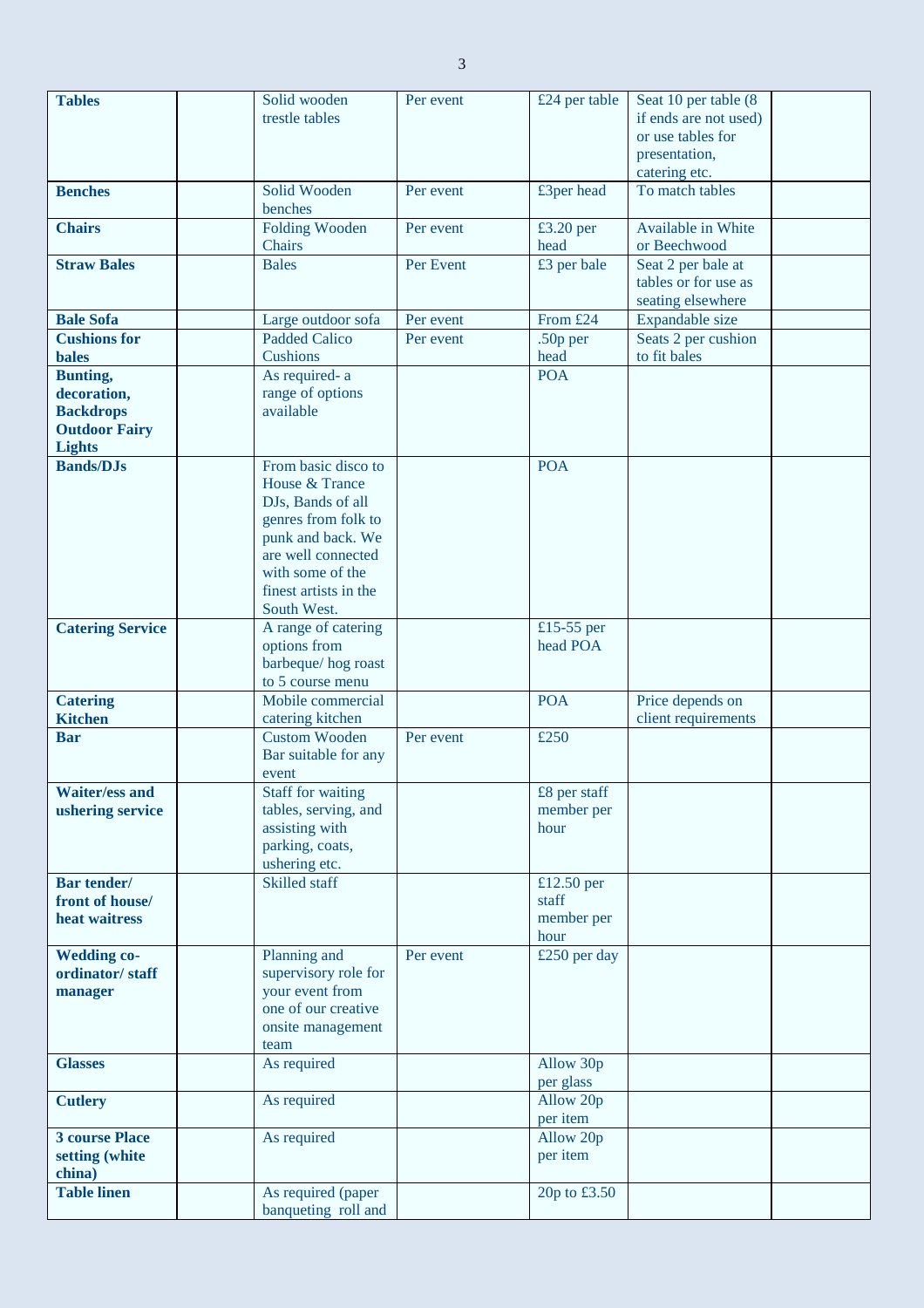|                                                       | napkins or all white<br>linen)                                                                                                      |                                                                      |                       |                                                                                                                         |
|-------------------------------------------------------|-------------------------------------------------------------------------------------------------------------------------------------|----------------------------------------------------------------------|-----------------------|-------------------------------------------------------------------------------------------------------------------------|
| <b>Barbecue</b>                                       | <b>Catering BBQ</b>                                                                                                                 | Per event                                                            | £100                  | charcoal fired<br>stainless catering<br>bbq                                                                             |
| 25 litre water<br><b>boiler</b>                       | Water boiler                                                                                                                        | Per event                                                            | £25                   |                                                                                                                         |
| <b>Catering Pots,</b><br><b>Pans, Kettles</b><br>etc. | As described                                                                                                                        | Per event                                                            | Allow £10<br>per item |                                                                                                                         |
| <b>Firewood</b>                                       | <b>Locally sourced</b><br>from sustainably<br>managed<br>woodlands                                                                  | Per pick-up load                                                     | £100.00               |                                                                                                                         |
| <b>Clear Up</b><br><b>Service</b>                     | Full Clean-up,<br>Recycling and<br><b>Disposal Service</b>                                                                          | Per area per event                                                   | 200.00                | Additional cost if<br>more than one<br>area/space is used.                                                              |
| <b>Book the Farm</b><br>and get a great<br>discount!  | One event space,<br>Camping field,<br><b>Both Houses,</b><br><b>Compost Toilet</b><br>Block, fire pit,<br>water supply,<br>parking, | Houses for Event,<br>Event space and<br>camping for long<br>weekend, | 6000.00               | <b>Amplified Music</b><br>one night only, ends<br>at midnight. Allows<br>for Friday set-up<br>and Monday take-<br>down. |

## **TOTAL EVENT AND ACCOMMODATION COST:**

**BOOKING DEPOSIT PAYABLE (50%):**

## **BOOKING and PAYMENT SCHEDULE**

To confirm your booking please calculate your event cost using the table above.

The booking deposit of 50% of event cost is payable to confirm booking and secure your dates.

Your balance payment is due 12 weeks prior to event.

An additional refundable damages deposit of £1000 is payable with balance.

Final Variables to be agreed, costed and paid two weeks prior to event.

Damages deposit is refunded within 14 days following event subject to final invoice settlement.

Please note: to comply with safety requirements a guest list detailing the names of occupants of the Farmhouse, the Cottage and any campers must be supplied prior to the event.

I request the rental of Crowborough Farmhouse and Lower Orchard Cottage ('the accommodation) for the dates of until

I request the rental of event space, services and equipment as detailed above ("the event") the dates of the until.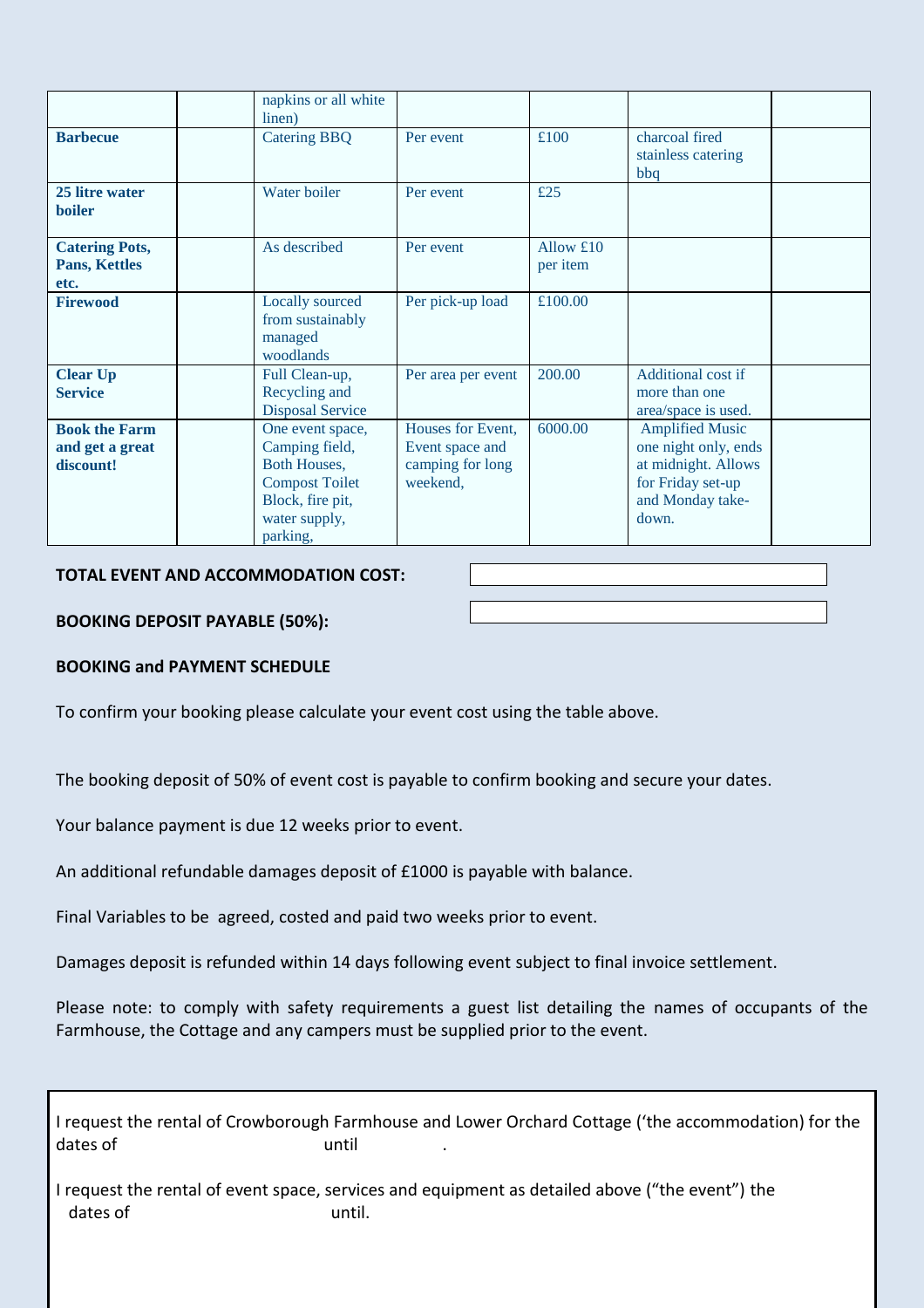Internet service: I agree to accept the internet service and that I will comply with English Internet Law including legal use of the internet and the laws on the content of downloads

I agree to be bound by the Terms and Conditions below of Crowborough Farm ('The terms and conditions'). I agree to pay the fee of  $f$  . The fee covers the provision of event space, accommodation and use of all the equipment/facilities of the property, water, electricity & gas and bed linen during the rental period which are listed in the table above.

I accept the terms and conditions below on behalf of myself and of those in my party who will reside at Crowborough Farm, on whose behalf I am duly authorized, being over 18 years of age, to make this agreement.

| Signed (Client):                      |              | Dated:                                |
|---------------------------------------|--------------|---------------------------------------|
| APPLICATION ACCEPTED:                 |              |                                       |
| Signed (Owner):                       |              | Dated:                                |
| For and on Behalf of Crowborough Farm | Payment of £ | booking deposit received with thanks. |

# **TERMS AND CONDITIONS OF ACCOMMODATION AND EVENTS AT CROWBOROUGH FARM**

## **Accommodation**

The properties known as Crowborough Farmhouse and Lower Orchard Cottage ("the Property") are offered for holiday rental subject to confirmation by the owner "Crowborough Farm", Suzanne Hobbs and/or Matthew Knight ("the Owner(s)" "Property Manager(s)") to the renter ("the Client").

At the end of the rental period the client should leave the property in similar condition to that in which it was found. The Damages/Cleaning Deposit will only be refunded if the property is left in the same clean and tidy condition in which it is found, i.e., All washing up done and kitchen tidied, oven/hob/microwave cleaned, BBQ cleaned, floors swept, beds stripped down with linen removed and left in the baths, rubbish put in correct bins etc. Small damages, e.g., smashed mug/glass will not incur a penalty, but please notify us. Large damages will incur replacement cost charge.

Any additional cleaning costs incurred as a result of the property being left in a dirty or untidy condition may be passed on to the client at the discretion of the owners.

**Deposit payment**: 50% deposit is required when you book and the balance 12 weeks (84 days) before you arrive. Payments must be in £ sterling by a bank transfer. When the balance is paid the refundable damages deposit of £400 (Farmhouse) and £200 (cottage) will also become payable. This additional deposit will be refunded to clients within 14 days of the completion of the holiday and subject to the terms and conditions being met.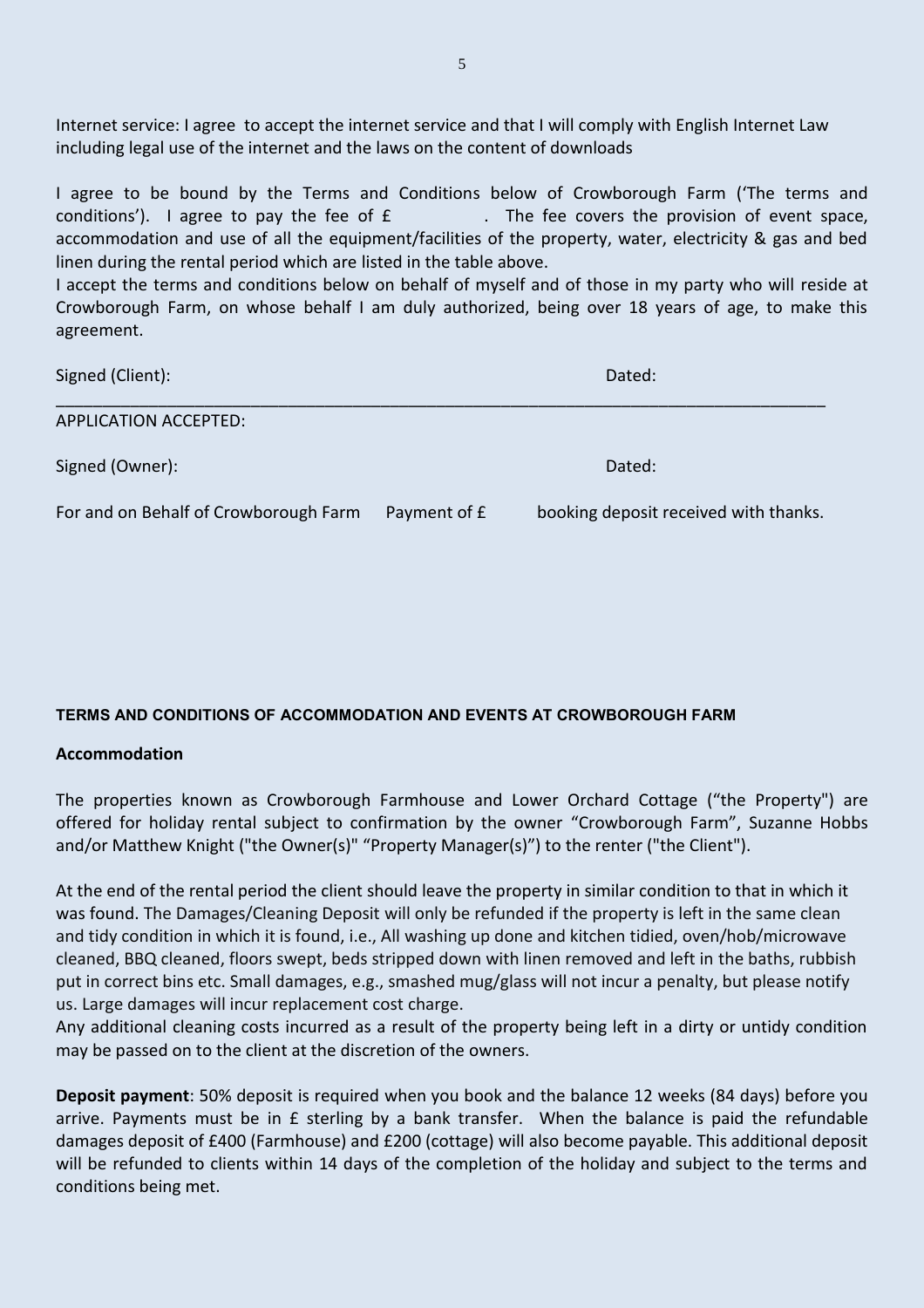All payments should be made to Crowborough Farm by transfer to reach us within 5 days of your booking. Bookings are not confirmed until receipt of deposit.

Our bank account details: Account details will be included in the email to you confirming your provisional booking. We will confirm safe receipt by email as soon as payment reaches us.

# IF PAYMENT IS NOT RECEIVED WITHIN 5 DAYS YOUR BOOKING WILL BE CANCELLED

Booking within 12 weeks of arrival: you will need pay the full rental cost plus your damages deposit by electronic transfer. Please confirm to by e-mail that the full payment has been made in one transaction. We will send you confirmation by email when the money has been received.

**Cancellation Policy:** if the client terminates this Agreement prior to 12 weeks before the start of the booking they will only be liable for the deposit which will be withheld by the owners. If the client cancels within the 12 week period before the booking the full amount of the booking will be forfeit and retained by the owners, the Damages Deposit will be refunded. The only exception to this will be if the owner is able to find a replacement that accepts the same terms (We will do our utmost to find a new client through "late availability' but the client will be liable for any discounts we have to offer). We recommend holiday/ event cancellation insurance to cover our clients against losses in this event. Termination must be made in writing. The date of termination is considered to be the date the document is received by us.

## **Disclaimers:**

We deal with rental enquiries and bookings in good faith and make sure that the provision of the rental service is as advertised.

We are unable to accept liability for unforeseen circumstances (force majeure) leading to cancellation or disappointment.

The managers and the owners of the property accept no responsibility for accidents to guests or to loss or damage to their property.

Under no circumstance shall the Owners' liability to the Client exceed the amount paid to the Owners for the rental period.

**Keys:** the client receives property keys for the duration of the rental period. The keys will be provided and collected by arrangement from the secure location. At the end of the rental period the client is to leave the property and return the keys to the secure location, or to the Property Managers or a person nominated by the Property Managers.

**Smoking:** is not allowed inside the property. All cigarette butts must be disposed of responsibly.

**Pets:** are not allowed up stairs in the farmhouse or on ANY furniture. There is a maximum of 2 pets per booking at a cost of £15 per pet. An additional deposit of £15 per pet will be required and returned only if there is no evidence that a pet has stayed in the Farmhouse i.e. all dog/cat hair has been removed. Dogs and cats can be walked on the farm, but any mess found in/around the farm yard or buildings will mean forfeit of the additional deposit. These strict conditions must be met to guarantee the return of your Pet Deposit.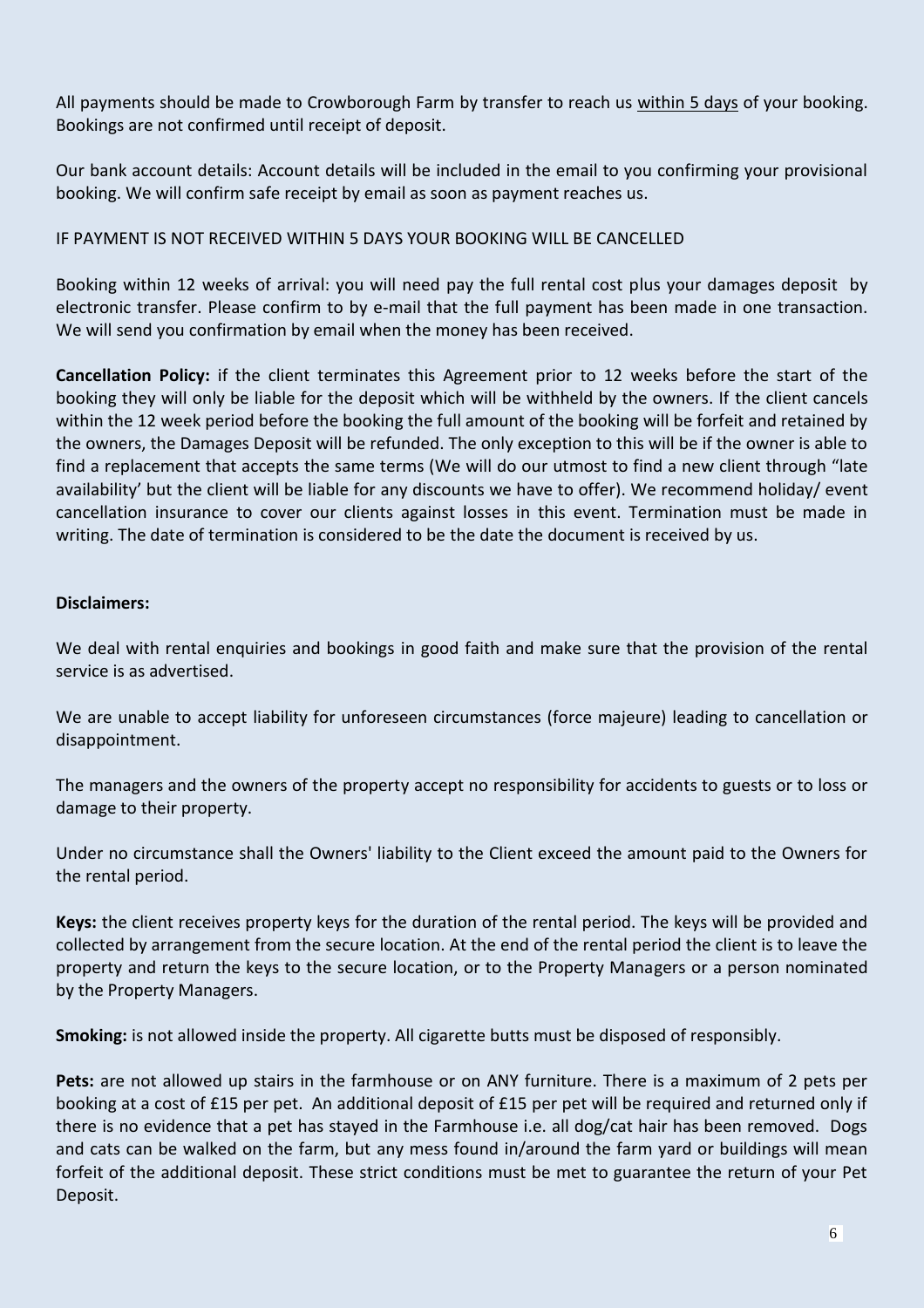**Maximum occupancy:** The house can only be occupied by a maximum number of fourteen people and the cottage by six. In the event of any over occupancy we reserve the right to refuse entry, terminate the contract, or levy additional charges

## **Liability and responsibilities of the client:**

The Client agrees to be a considerate tenant/hirer and to take good care of the Property and agrees not to act in any way which would cause disturbance to neighbours.

The Client shall report without delay to the Owners (or their representative) any defects in the Property or any breakdown in its equipment, plant, machinery or appliances. Arrangements for repair and/or replacements will be made as soon as practicable.

The Owners shall not be liable to the Client for the temporary defect or stoppage in the supply of public services to the Property, nor for the malfunction of any appliance or service within the Property, nor for any damage or injury which is the result of adverse weather conditions, riot, war, strikes or other matters beyond the control of the Owners. The Owners will refund within 7 days of notification to the Client all sums previously paid should the Property be destroyed or made uninhabitable before the start of the rental period.

The rental property including the furniture and the other contents are to be treated with care. The client is held responsible for the actions of other people, including any guests or visitors they might have, within the property. The client is liable for any damaged goods, damage to the property or damage to anything else related to the property, whether caused by themselves or their accompanying guests or visitors.

The Client is strongly advised to arrange a comprehensive travel insurance policy (which includes cancellation cover) for personal belongings, public liability, etc since these are not covered by the Owners insurance for the property.

If any of the legal requirements set out in this contract are inoperative or impractical, or become so after completion of the contract, the effectiveness of the remainder of the contract will not be affected.

Any changes or alterations to the Agreement must be agreed by both parties and must be in writing.

Governing Law: This agreement shall be governed by English law in every particular including formation and interpretation and shall be deemed to have been made in England. Any proceedings arising out of or in connection with this agreement may be brought in any court of competent jurisdiction in England.

#### **Events**

In signing the agreement it is understood that you have read these terms and any accompanying emails that relate to this agreement and you agree to the terms discussed therein.

**Non-refundable deposit:** 25% of the entire rental amount will be required for confirmation of the booking. This is to be paid by bank transfer.

**These Terms:** must be signed and returned (either scanned & emailed or by post), which we will counter sign, indicating acceptance.

**The final balance:** is due 12 weeks before your event day.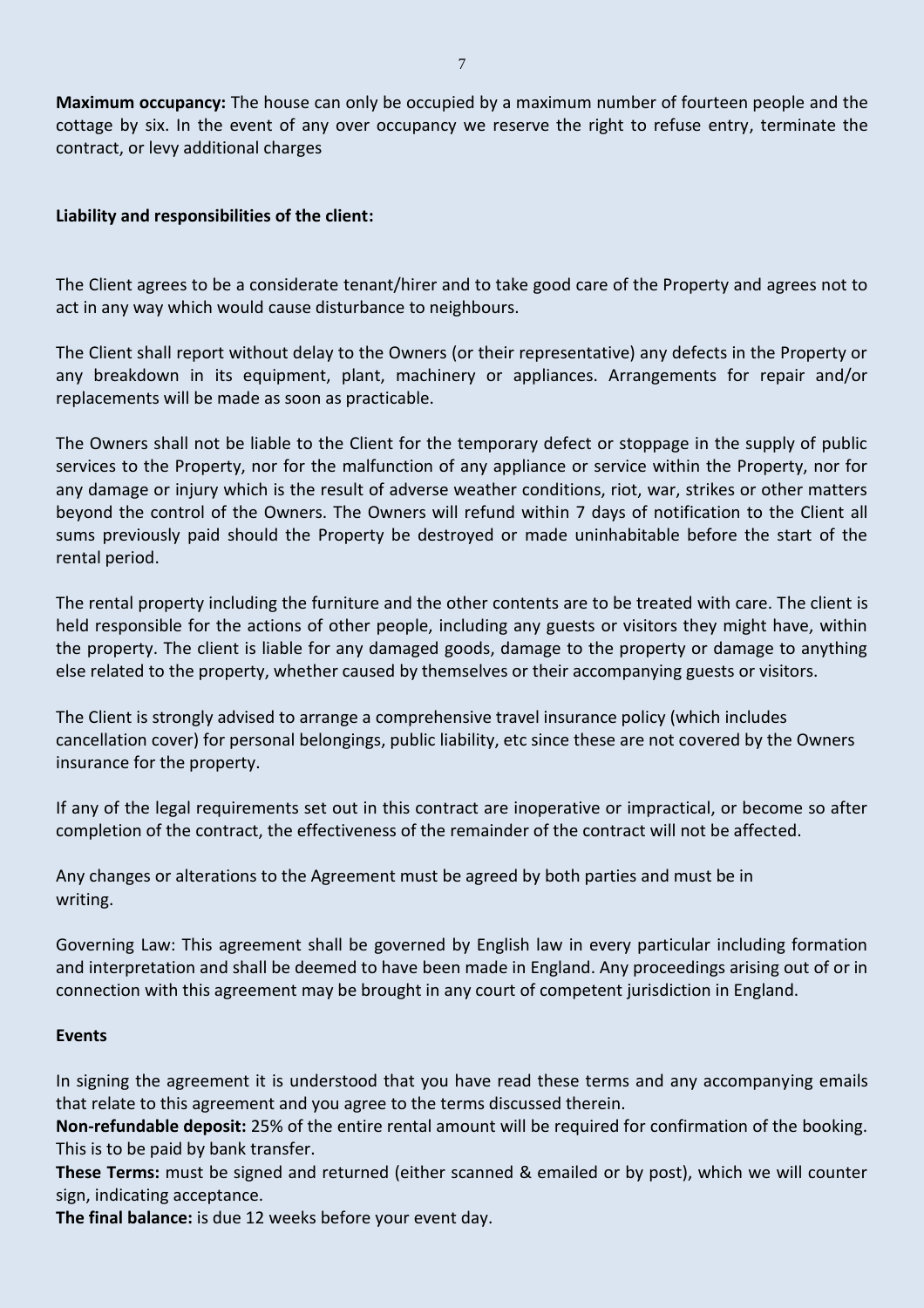Until we receive the deposit your booking is deemed as provisional.

**Variations**: It is understood by both parties to this agreement that catering and camping numbers may be varied in the run up to the event with final numbers to be confirmed no later than 14 days prior to event. Variations to service provision may also be made in the run up to the event with costs subject to minimum prices found in the event booking table. Extra costs to be agreed by email as variables are requested. The clients agree to pay for additional services requested prior to event. Crowborough farm will strive to ensure a flexible and helpful approach to variations is maintained at all times.

**Failure to pay** the balance according to payment schedule could result in cancellation and forfeit of deposit.. All down payments for services are non-refundable unless alternative clients can be found to fulfil the booking.

**Cancellation** In the unlikely event of cancellation on the client's part, Crowborough Farm regrets that all down payments (other than damages deposit) are non-refundable unless alternative clients can be found to fulfil the booking. We strongly recommend the purchase of Cancellation Insurance for Weddings.

Crowborough Farm reserves the right to cancel the booking in the unlikely event of force majeure (any damage or destruction of the venue/ property by Fire or any other cause beyond our control), which would prevent us from fulfilling our obligation in connection with your booking. If this unfortunate situation was to occur all deposits and down payments will be returned. Crowborough Farm will not able to accept responsibility for any consequential or third party losses arising from force majeure. Again, we strongly advise clients to ensure your wedding cancellation insurance covers such an eventuality

**Damages** In the event that damage occurs to Owner's property or to any fixtures or fittings (to include the farm house, the cottage, barns, the marquees, dome, and gardens) the client will be responsible for reimbursement in full. The Owner will obtain 2 quotations for any remedial work, and accept the quotation that will most closely restore the item to its original condition.

**Risks and hazards**: Crowborough Farm will endeavour to ensure that all hazards and risks are appropriately protected and signed, however all children are the responsibility of their parents; please ensure that parents are aware of the risks and will watch children at all times. Crowborough Farm cannot accept responsibility for unaccompanied children, nor for adults that behave in an irresponsible of unsafe manner. Crowborough Farm reserves the right to terminate the event at any point, and/or to request the removal of any guest that is behaving in an unsafe or inappropriate manner, and if necessary to terminate the event without notice should the safety of guests be compromised.

**Smoking/Fire** All internal areas are non smoking areas.

No Chinese lanterns or fire works are permitted at the venue.

**Staff** costs for site management and security and for provision of the services detailed are included in the prices quoted, however additional staff costs (waitressing, bar staff, ushering etc may be chargeable at our published rates subject to client requirements)

**Alcohol & Food** Clients may provide their own alcohol and catering equipment and food, however any services required of Crowborough Farm associated with provision of catering, food and drink will be chargeable, to be confirmed in advance of event by agreement between the parties

**Outside contractors** It will be the client's responsibility to specify and liaise with their own sub-contractors (taxis, photographer, registrar, etc.).

Crowborough Farm is not responsible for any external suppliers or sub-contractors brought in by clients, however any service or equipment required from Crowborough Farm by Outside contractors may be charged to clients subject to agreement in advance. Contractors must be insured and clear all of their own waste and carry out any cleanup associated with their work.

**The maximum occupancy** for the farmhouse and cottage are 20 guests combined. At no time during the event is the number of persons inside either property expected to exceed this number. This condition is in place to ensure the safety of guests and property. If the occupancy of either dwelling exceeds this number at any time, Crowborough farm reserves the right to request that the Client immediately reduce the numbers in either property to a safe number, and reserves the right to terminate the event without notice to ensure the safety of guests and property are not compromised.